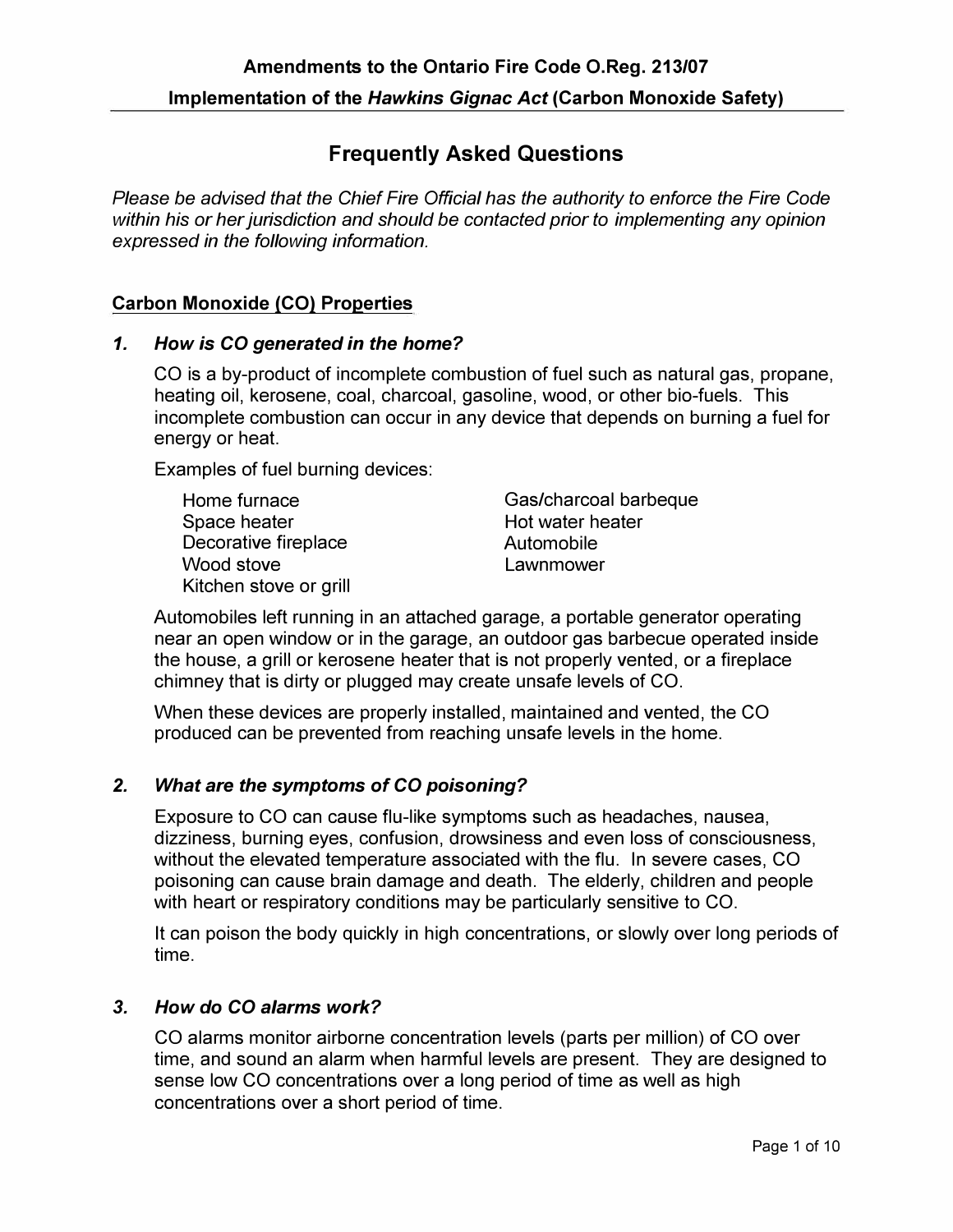### *4. How expensive are CO alarms?*

CO alarms range in price from approximately \$26 to over \$100 depending on whether they are hard-wired, battery operated or plug-in and whether they have additional features (i.e. battery back-up, digital display, etc.). The average mid-range plug-in/battery back-up model is between \$35 and \$40 per unit.

#### *5. Why are CO alarms required to be installed adjacent to sleeping areas in the home?*

Proper placement of a CO alarm is important. The CO alarm must be located adjacent to all sleeping areas of the home to increase the likelihood that sleeping occupants will hear the alarm if it goes off.

### **6.** *At what height should CO alarms be installed?*

Unlike smoke, which rises to the ceiling, CO mixes with air. Hence CO alarms may be installed at any height. However, if a combination smoke/CO alarm is used, it must be installed on or near the ceiling as per manufacturer's instructions, to ensure that it can detect smoke effectively.

### **7.** *Do CO alarms sound different from smoke alarms?*

Yes. CO alarms sound different from smoke alarms when they activate. By introducing a new emergency device into the home, it is important that everyone in the household knows the difference between an alarming smoke alarm and an alarming CO alarm.

As well, everyone needs to know the difference between an actual alarm sound versus the low battery or end of life warnings for both their smoke and CO alarms.

Owners should consult their instruction manual to obtain further information on the characteristics of the audible signals for each device.

#### *8. If your CO alarm sounds, and you or other occupants suffer from symptoms of CO poisoning, what should you do?*

Immediately have everyone in the home move outdoors and then call 9-1-1 or your local emergency services number from outside the building ...

### *9. If your CO alarm sounds, and no one is suffering from symptoms of CO poisoning, what should you do?*

Check to see if the battery needs replacing, or the alarm has reached its "end of life" before calling 911.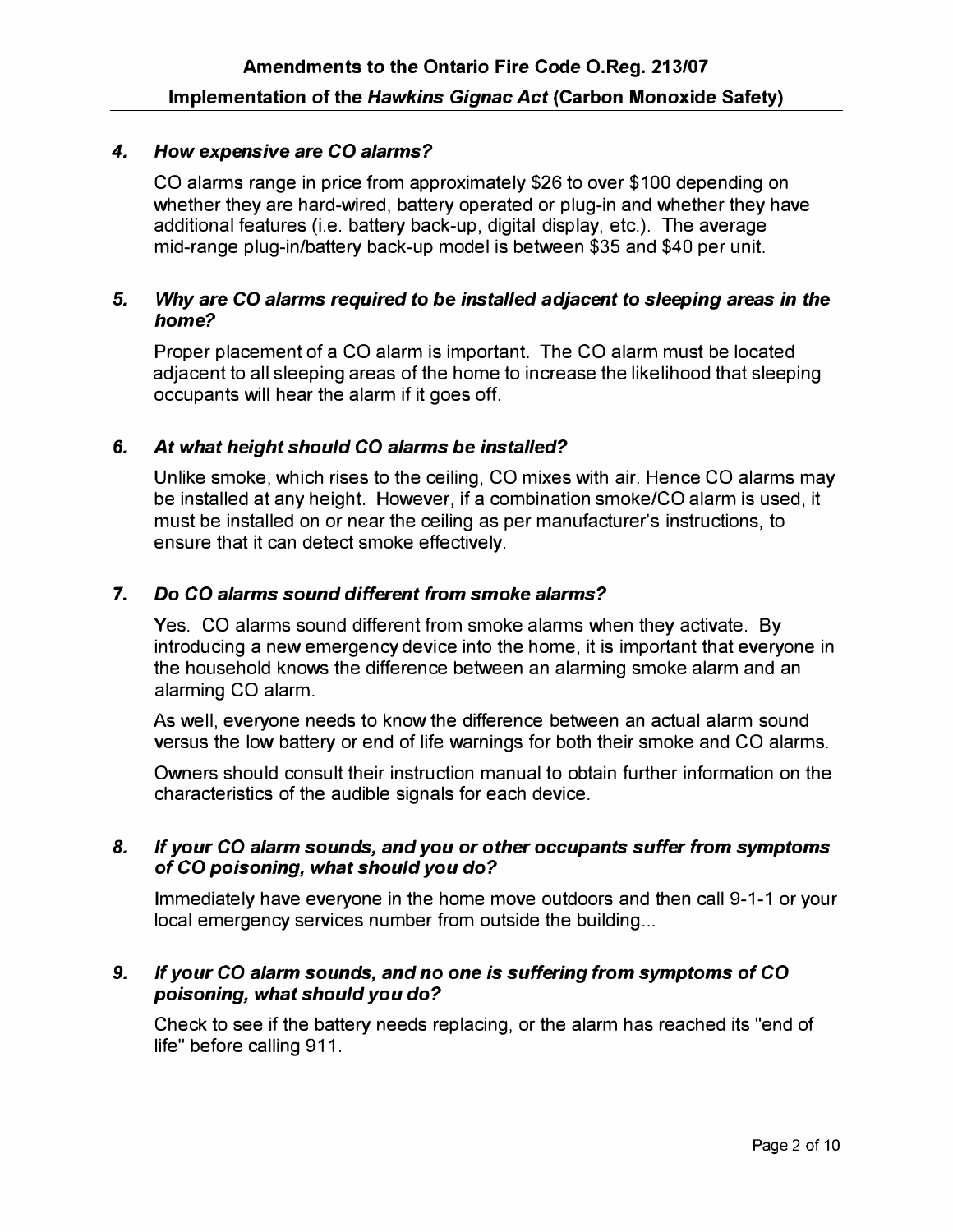# **General OFC and OBC**

### *10. Why is the Ontario Fire Code (OFC) being amended?*

OFC changes relating to CO alarms are part of the implementation of the *Hawkins Gignac Act,* 2013, which received Royal Assent in December 2013. This Act amended the *Fire Protection and Prevention Act, 1997* (FPPA) to allow the regulation of CO alarms through amendments to the OFC. The Act also proclaims the week beginning November 1 as Carbon Monoxide Awareness Week.

### *11. What is the relationship between the* **OFC** *and OBC (Ontario Building Code) with respect to* **CO** *alarm requirements?*

The OBC and OFC are companion regulations adopted by Ontario as uniform minimum mandatory standards for building construction and fire/life safety. New construction, renovations and building change of use are regulated by the OBC. Existing buildings are regulated by the OFC, to maintain OBC provisions and/or for retrofit requirements. The CO alarm requirements in the OFC were developed to not exceed existing OBC requirements.

### *12. Do all newly constructed residential buildings require the installation of a* **CO**  *alarm?*

Yes. Under the OBC, CO alarms have been mandatory in new residential buildings containing a fuel-burning appliance (e.g. a gas furnace/stove) or a storage garage (for motor vehicles) since 2001. Until these OFC amendments, there were no provincial requirements for CO alarms in properties built before 2001. However, many municipalities have required these devices through municipal by-laws.

### **Compliance Schedule**

### *13. When did the* **CO** *alarm regulation come into force?*

The CO alarm regulation came into force on October 15, 2014. Buildings that contain no more than six suites of residential occupancy are required to comply with the installation and replacement requirements within 6 months of the in-force date (April 15, 2015, at the latest).

Buildings that contain more than six suites of residential occupancy are required to comply with the installation and replacement requirements within 12 months of the in-force date (October 15, 2015, at the latest).

The maintenance and testing requirements for existing CO alarms (e.g. those devices previously installed to comply with the OBC or a municipal by-law) take effect on the in-force date (October 15, 2014).

[Div. B, 2.16.1.1.(2), 6.3.4.7.(2)]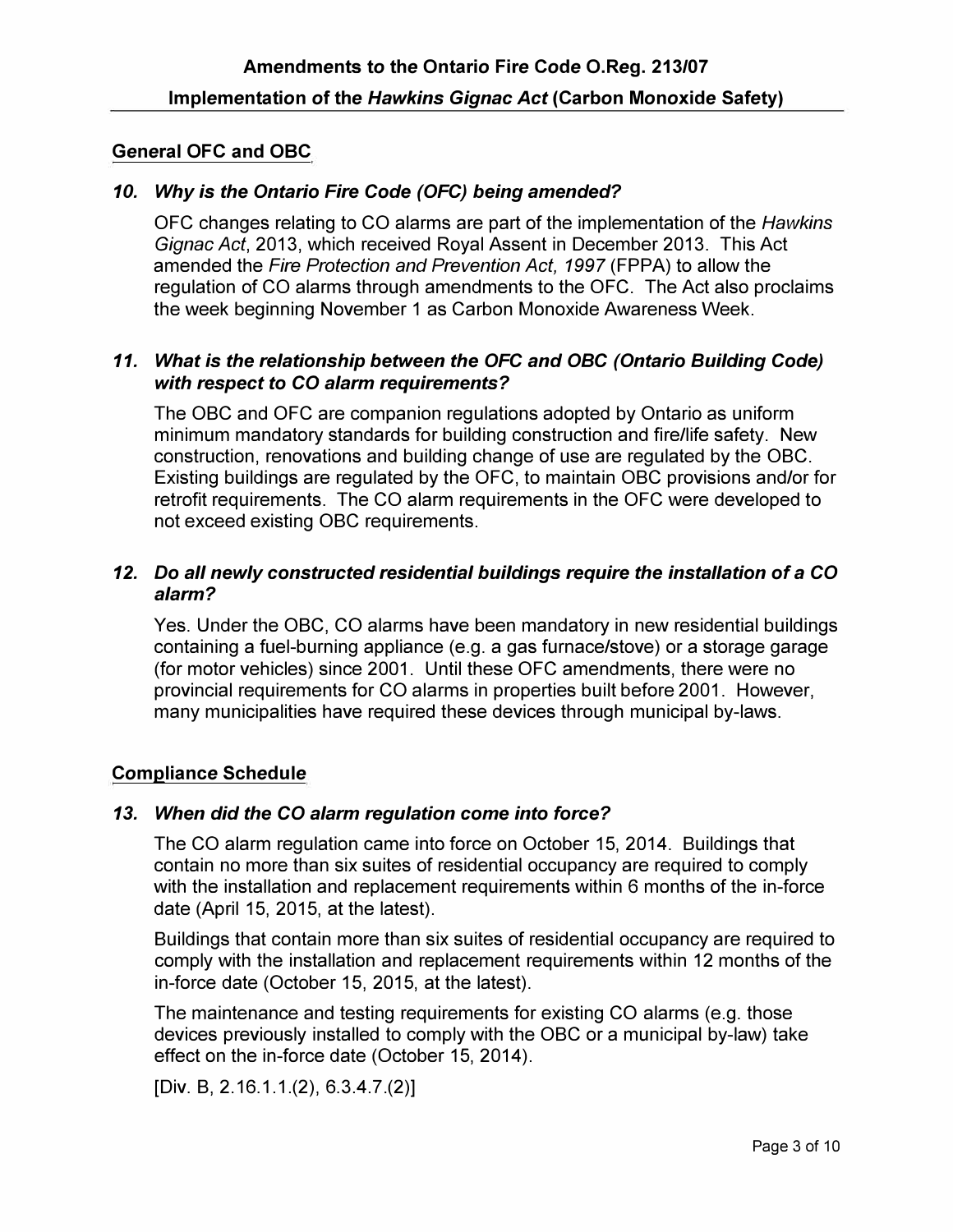### *14. Why are there* **6** *and 12 month phase-in periods for* **CO** *alarm installation and replacement?*

The two phase-in periods for the installation and replacement of CO alarms recognizes the impact of the requirement on different size buildings.

The 6 month phase-in period for smaller residential properties considers the incidental cost and time associated with owners purchasing and installing CO alarms.

The 12 month phase-in period provides building owners, property managers and landlords of larger residential properties additional time to plan for, procure and install CO alarms.

# *15. Do the* **6** *and 12 month phase-in periods apply to* **CO** *alarm maintenance and testing?*

No. The maintenance and testing requirements take effect on October 15, 2014, the effective date of the regulation.

### **Application**

### *16. Do all existing residential buildings require* **CO** *alarms?*

Existing residential occupancies that contain at least one fuel-burning appliance (e.g., gas water heater or gas furnace), fireplace or an attached garage, require the installation of a CO alarm.

[Div. B, 2.16.1.1.(1)]

### *17. Are* **CO** *alarms required in non-residential buildings (i.e. care, care and treatment facilities, daycare centres, etc.)?*

The OBC and the OFC currently require CO alarms in residential occupancies only. Other regulations, such as those under the *Occupational Health and Safety Act,* may require CO concentrations to not exceed specified levels so as to ensure a safe work place. In these circumstances, it is advisable to consult with the Ministry of Labour on specific requirements.

[Div. B, 2.16.1.1.(1)]

# *18. What are examples of residential buildings to which this* **CO** *alarm regulation applies?*

The following are examples of residential buildings:

- Houses (detached, semi-detached, attached)
- Rental Apartments/Condominiums
- Residential Group Homes (adults, youth, children)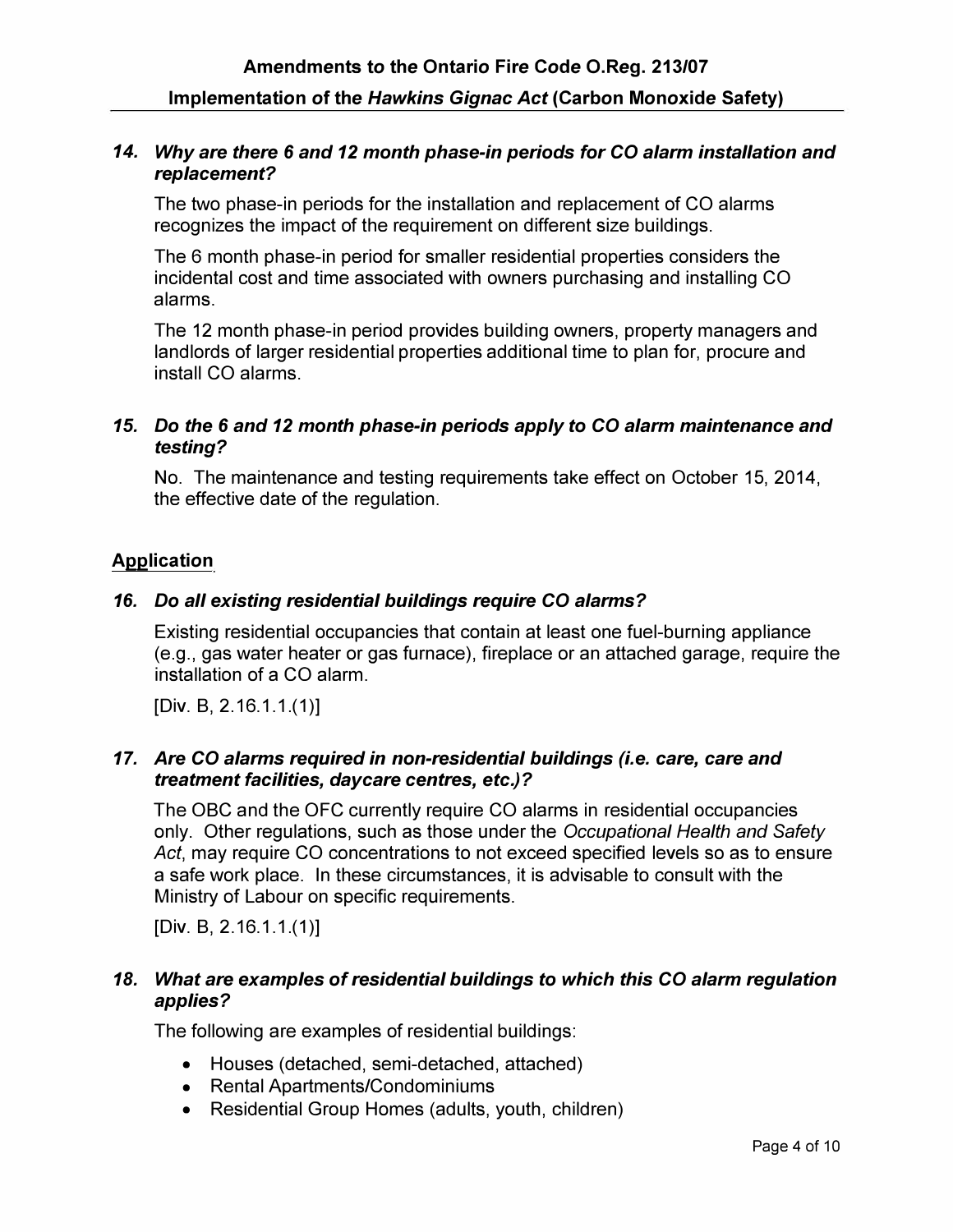- Hostels/Domiciliary Hostels
- Social Housing
- Student Residences/Dormitories
- Retirement Homes (classified as residential occupancies)
- Camps for Housing Workers
- Boarding, Lodging, Rooming and Halfway Houses
- Convents/Monasteries
- Clubs (residential)
- Hotels/Motels
- Open and semi-secure detention for Youth
- Recreational Camps
- Residential Schools
- Shelters (homeless/women)

# *19. Does the OFC require CO visual alarms for people who are deaf or hearing impaired?*

No. This maintains consistency with OBC requirements.

Although CO visual alarms are not mandatory, people who are deaf or hearing impaired are encouraged to install supplemental warning devices that can be connected to their CO alarm(s). Supplemental devices available on the market include strobe lights and motorized bed shakers.

### **Responsibilities**

# *20. Who is responsible for installing* **CO** *alarms in rental dwelling units?*

The landlord of the building is responsible for the installation of the CO alarms.

[Div. B, 2.16.1.2.]

### *21. Who is responsible for maintaining* **CO** *alarms in rental dwelling units?*

The landlord is responsible for the maintenance of CO alarms. The landlord is also responsible for providing the tenant with CO alarm maintenance instructions.

[Div. B, 6.3.4.2., 6.3.4.4.]

# *22. Who is responsible for installing CO alarms in boarding, lodging and rooming houses?*

The landlord is responsible for the installation of the CO alarms. [Div. B, 2.16.1.2.]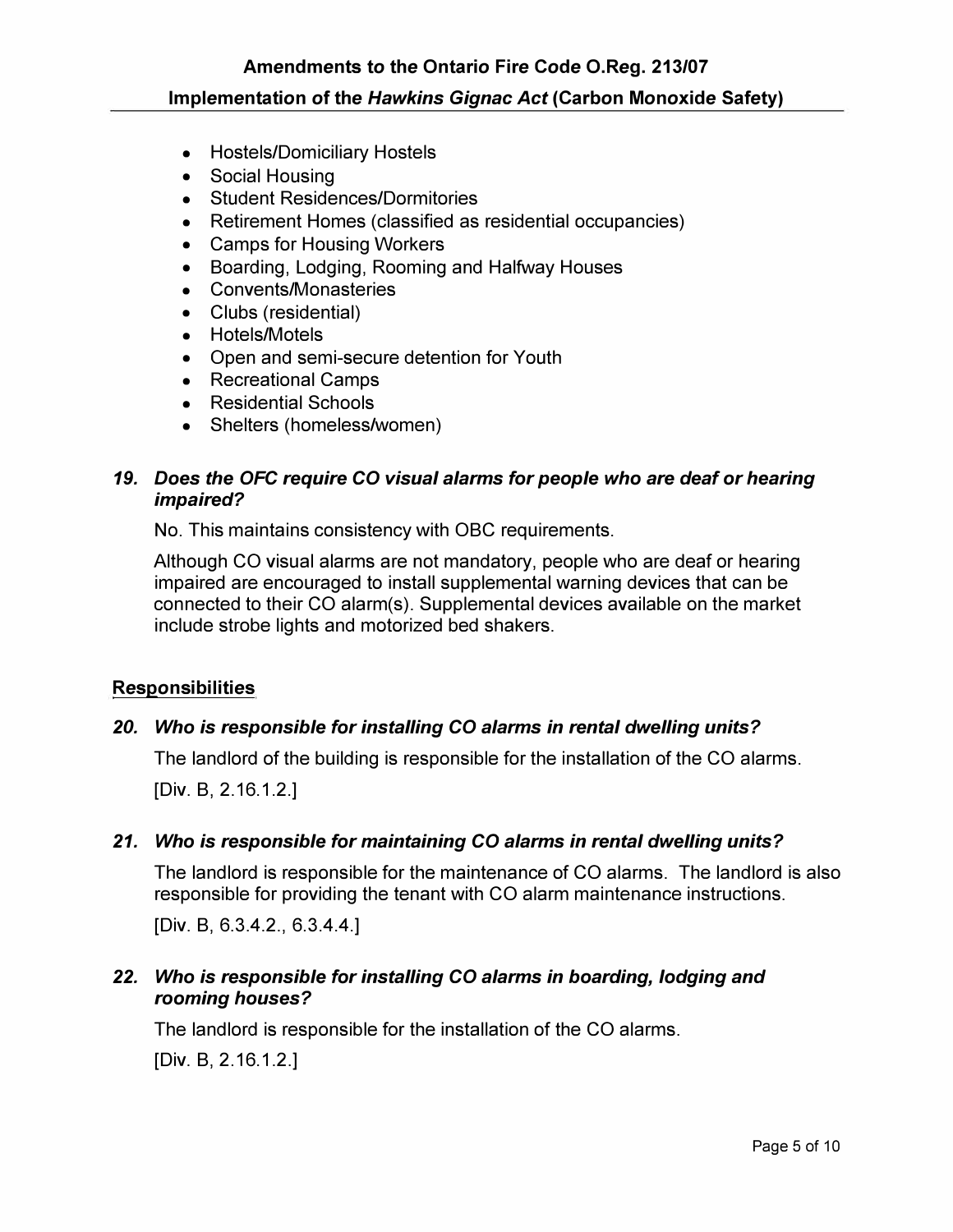### *23. Who is responsible for maintaining* **CO** *alarms in boarding, lodging and rooming houses?*

The landlord is responsible for the maintenance of CO alarms. The landlord is also responsible for providing the tenant with CO alarm maintenance instructions.

### *24. Who is responsible for the installation and maintenance of* **CO** *alarms in residential condominium suites?*

The owner of the condominium suite is responsible for the installation and maintenance of CO alarms in the suite. Often, there are agreements between the owner and the condominium corporation in which the corporation takes on this responsibility on behalf of the owner.

In a situation where the condominium owner rents out the suite to a tenant, the owner takes on the role of the landlord and is responsible for the installation and maintenance of the CO alarms. Again, there are often agreements between the owner/landlord and the condominium corporation, in which the corporation takes on this responsibility on behalf of the owner/landlord.

[Div. B, 2.16.1.2., 6.3.4.2]

### *25. What responsibilities do tenants have under the* **CO** *alarm regulation?*

Tenants are responsible for notifying the landlord as soon as they become aware that a CO alarm in their unit is disconnected, not operating, or its operation is impaired. Also, tenants may not disable their CO alarms.

[Div. B, 6.3.4.5., 6.3.4.6]

### **Installation**

### *26. When are* **CO** *alarms required to be installed within a house?*

If the house contains a fuel burning appliance, fireplace or an attached garage, a CO alarm is required to be installed adjacent to each sleeping area in the house.

For optimum protection, it is recommended that additional CO alarm(s) be installed in other levels and/or areas of the home that are in proximity to a CO source, subject to the distance limits provided in the product's instruction manual.

[Div. B, 2.16.2.1.]

### *27. What does "adjacent to each sleeping area" mean in terms of installation location?*

In general, this phrase means the hallway serving or area outside the sleeping area. For instance, a CO alarm must be installed in the hallway adjacent to multiple bedrooms in a house or apartment.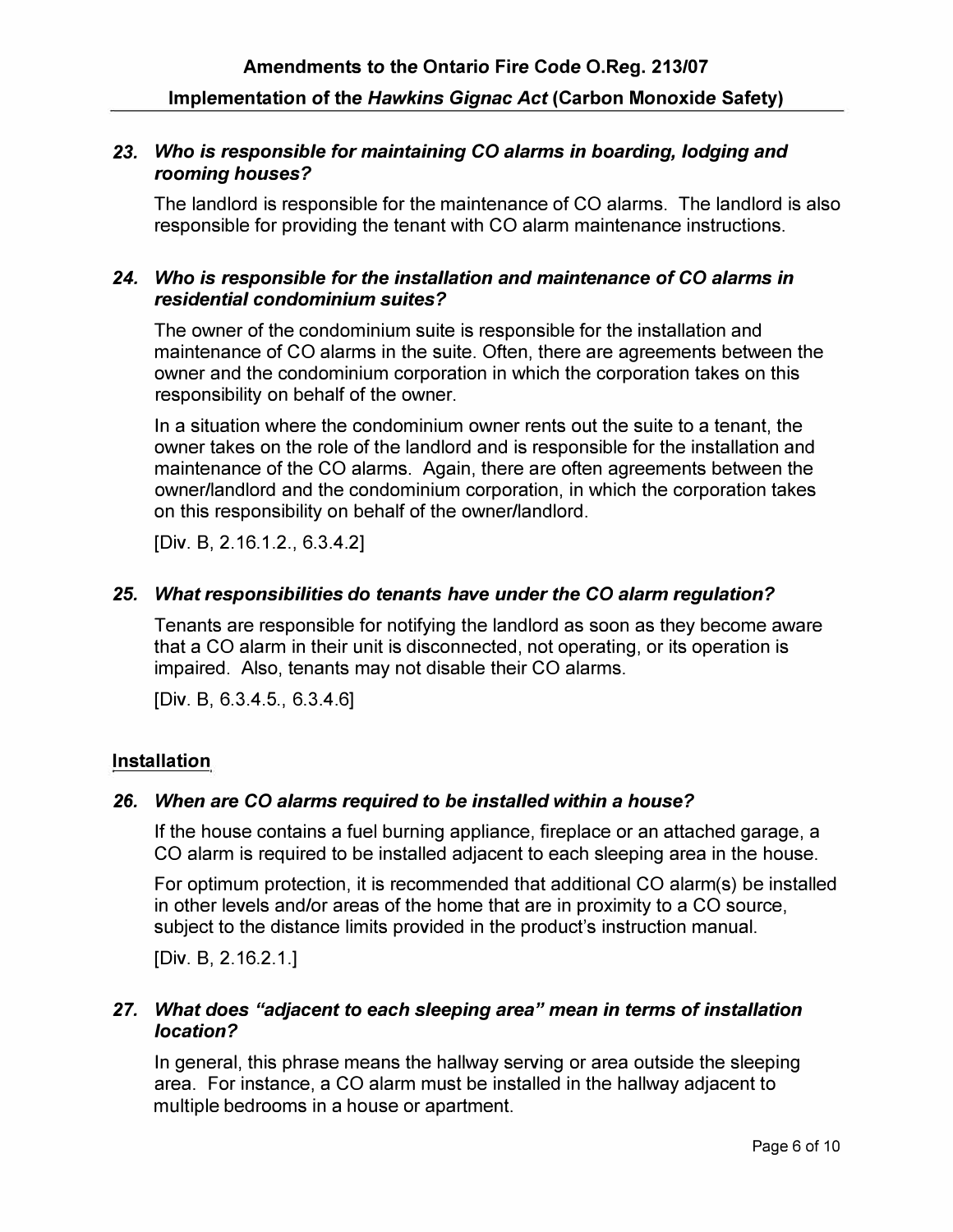However, there may be situations where *"adjacent to each sleeping area"* refers to the area around the bed, within the bedroom or sleeping area itself.

[Div. B, 2.16.2.1.]

# *28. When are* **CO** *alarms required to be installed within an apartment building?*

If a fuel-burning appliance or a fireplace is installed in the apartment suite, a CO alarm is required to be installed adjacent to each sleeping area within the suite.

If an apartment suite shares a common wall or floor/ceiling assembly with a garage, a CO alarm is required to be installed adjacent to each sleeping area within the suite.

If an apartment suite shares a common wall or floor/ceiling assembly with a service room containing a fuel-burning appliance, a CO alarm is required to be installed adjacent to each sleeping area within the suite.

If the apartment building's service room contains a fuel-burning appliance, a CO alarm is required to be installed in the service room.

[Div. B, 2.16.2.1.]

### *29. If an apartment suite has a fuel burning appliance, do neighbouring suites that share either a common wall or floor/ceiling assembly require a* **CO**  *alarm?*

No. This maintains consistency with OBC requirements.

### *30. Does an apartment suite that is located across the corridor from a service room containing a fuel-burning appliance require a* **CO** *alarm?*

No. This maintains consistency with OBC requirements.

### *31. If an apartment suite has no fuel burning appliance, but has concealed spaces that contain ducts servicing fuel fire appliances located outside of the suite, does the suite require a* **CO** *alarm?*

No. This maintains consistency with OBC requirements.

# **CO Alarm Standards**

### *32. What standards apply to* **CO** *alarms?*

There are two industry standards referenced under the OFC and OBC, namely CAN/CSA-6.19-01, "Residential Carbon Monoxide Alarming Devices" and UL 2034-2008, "Single and Multiple Station Carbon Monoxide Detectors".

[Div. B, 2.16.2.1.(5)]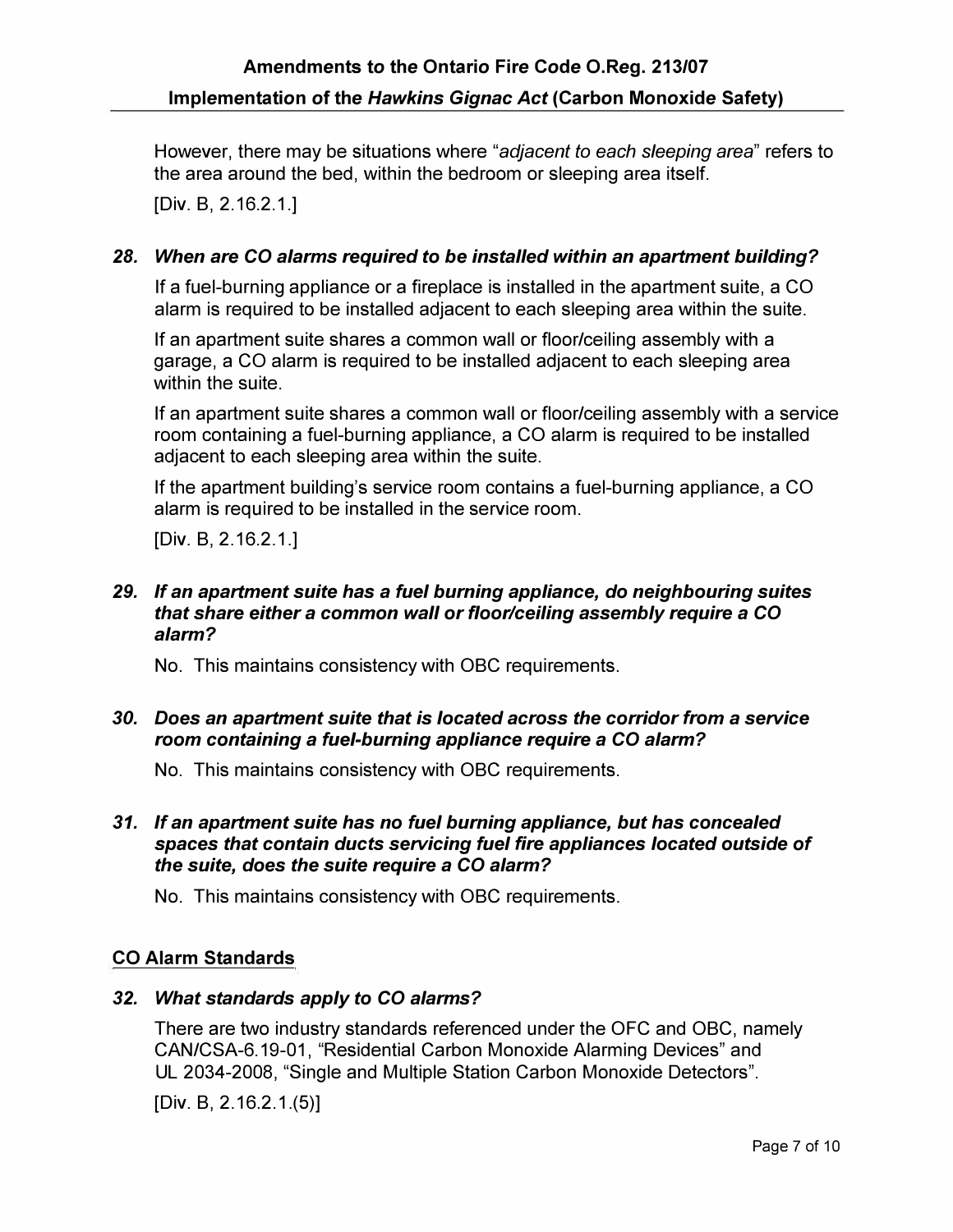#### *33. Are* **CO** *alarms required to have a secondary power source (i.e. battery) in the event of a power failure?*

No, this maintains consistency with the OBC.

However, for optimum protection, it is recommended that consumers choosing to install hard wired or plug-in type CO alarms, purchase units that include a secondary power source.

[Div. B, 2.16.2.1.(5)]

### *34. Can* **CO** *alarms that are designed to be placed (i.e. not permanently secured) on a surlace permitted?*

Yes. Battery operated CO alarms that can be placed on a surface are acceptable as long as they are in compliance with CAN/CSA-6.19-01, "Residential Carbon Monoxide Alarming Devices" or UL 2034-2008, "Single and Multiple Station Carbon Monoxide Detectors".

[Div. B, 2.16.2.1.(5)]

### *35. Can combination smoke/CO alarms be installed?*

Yes. Combination smoke/CO alarms that are in compliance with the appropriate smoke alarm and CO alarm standards referenced in the OFC can be installed.

[Div. B, 2.16.2.1.(5)]

### **Replacement**

### *36. How often are* **CO** *alarms required to be replaced?*

CO alarms are required to be replaced within the timeframe indicated in the manufacturer's instructions and/or on the label on the unit.

CO alarm sensors can deteriorate and lose sensitivity over time due to environmental conditions.

[Div. B, 6.3.4.7.(3)]

#### *37. What is the significance of the August* **6,** *2001 construction date referenced in the replacement requirements under OFC Division B, Sentences 6.3.4. 7.(4) and (5)?*

August 6, 2001 is the date when current CO alarm installation requirements were introduced in the OBC for the construction of new residential buildings.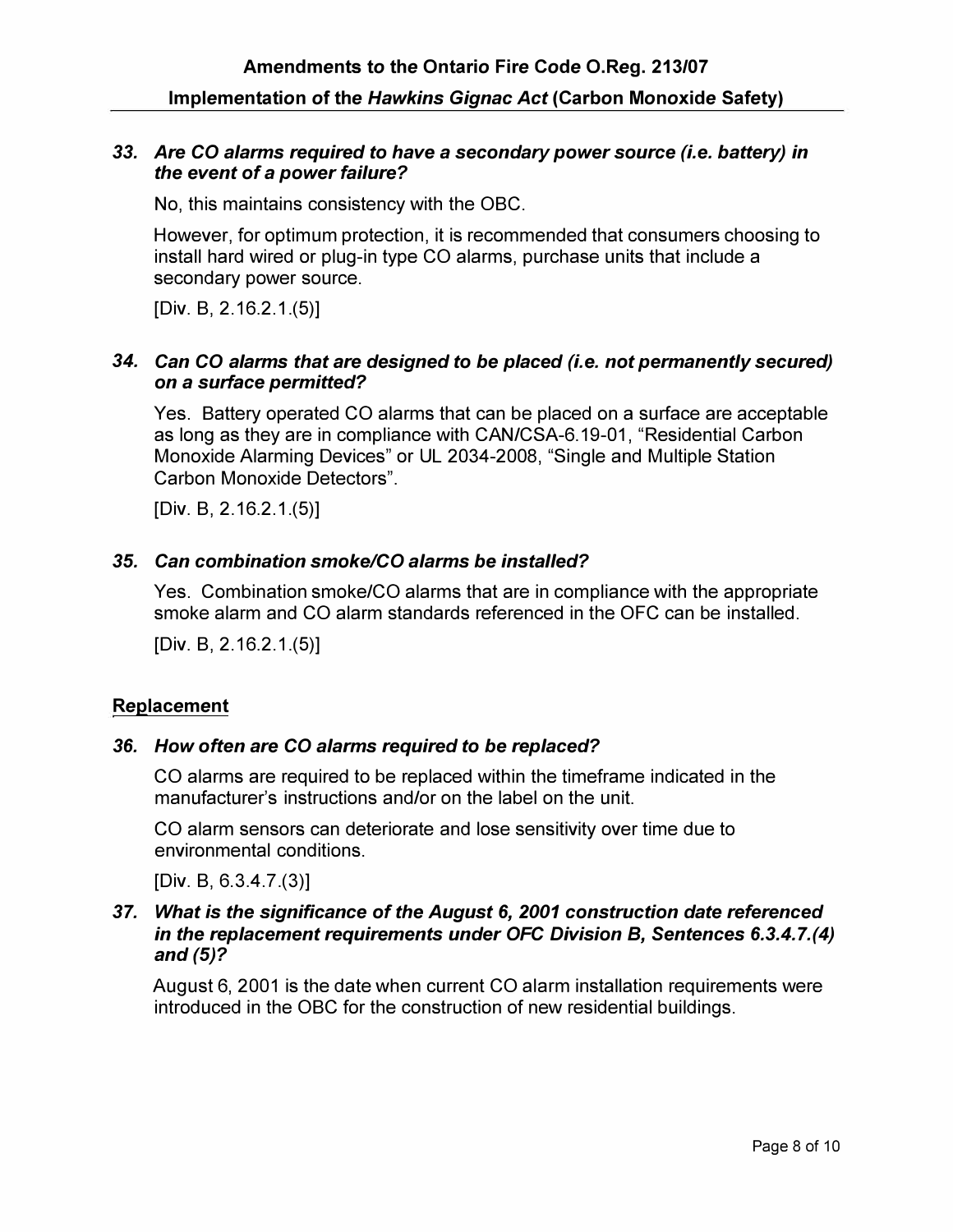# **Testing**

### *38. How often are* **CO** *alarms required to be tested?*

In a rental dwelling unit, the landlord must test CO alarms annually, after the battery is replaced and after every change in tenancy.

The landlord must also test CO alarms that are connected to an electrical circuit after any change is made to the electrical circuit.

[Div. B, 6.3.4.8]

### *39. How is a* **CO** *alarm tested?*

A CO alarm is tested by activating the test feature as described in the manufacturer's maintenance instructions.

[Div. B, 6.3.4.8.(5)]

### *40. Are landlord records of* **CO** *alarm testing required?*

Yes. As per the requirement of Sentence 1.1.2.1.(1) of Division B, records of tests are to be retained at the building premises for examination by the Chief Fire **Official** 

[Div. B, 6.3.4.2, 1.1.2.1.(1)]

# **Enforcement**

### *41. What is the impact of the* **CO** *alarm regulation on existing municipal* **CO**  *alarm by-laws?*

Section 79 of the *Fire Protection and Prevention Act, 1997,* states that the OFC supersedes all municipal by-laws related to the presence of unsafe levels of CO.

CO alarms that were installed to meet a municipal by-law must be maintained in accordance with the OFC effective October 15, 2014.

# *42. If I don't comply with the* **OFC,** *can I be charged?*

Yes. Once the compliance dates for CO alarms have passed, anyone found to be in contravention of these requirement can be charged and if convicted would be subject to penalties.

# *43. Is there a Part I ticketable offence for* **CO** *alarm violations?*

The ministry is developing new short form wording to increase the number of ticketable offences under the *Provincial Offences Act* for a number of Fire Code violations, including those relating to CO alarms.